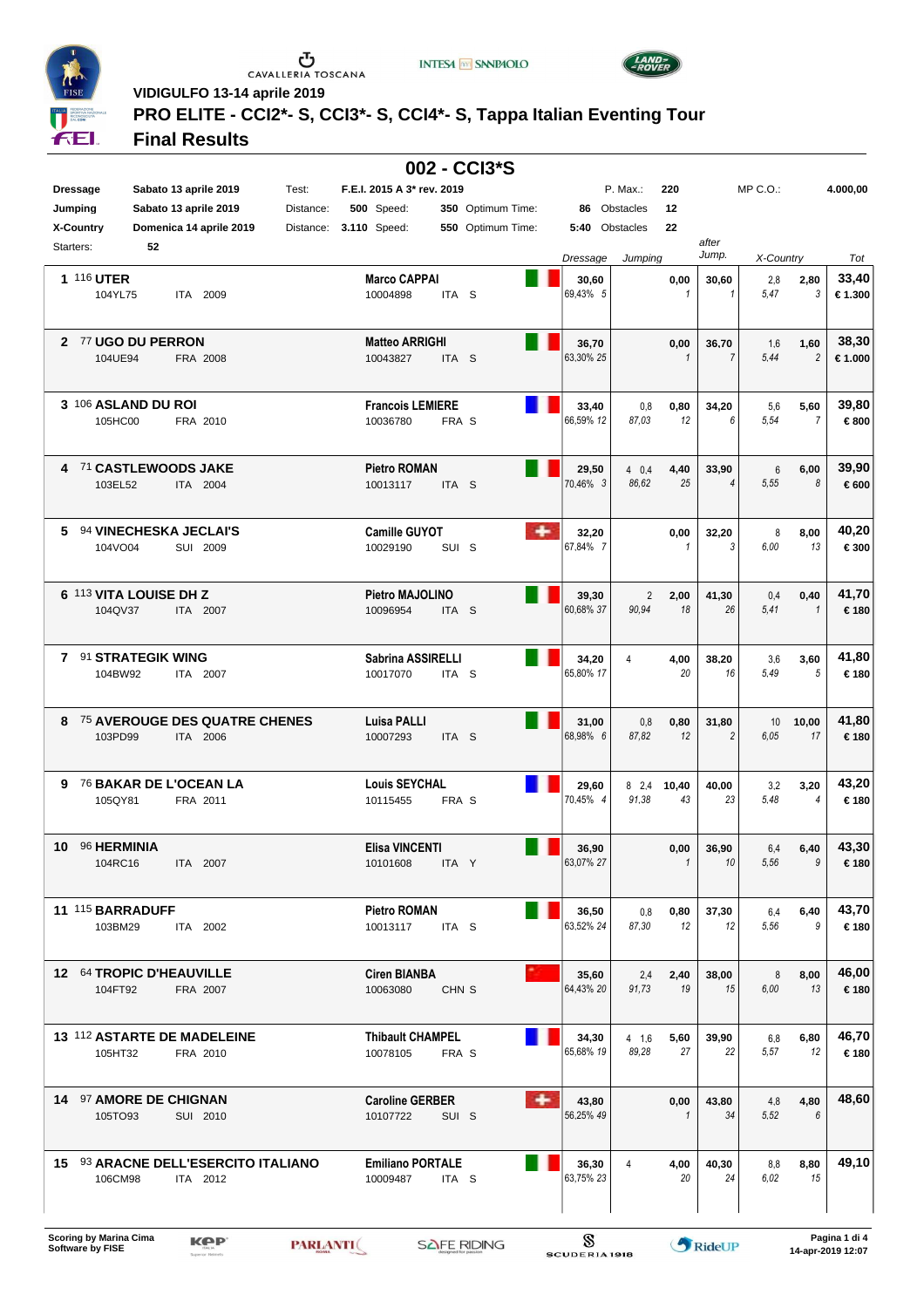

 $\begin{array}{c}\n\bullet \\
\bullet \\
\bullet \\
\bullet\n\end{array}$  CAVALLERIA TOSCANA

**INTESA M** SNNPAOLO



**VIDIGULFO 13-14 aprile 2019**

# **PRO ELITE - CCI2\*- S, CCI3\*- S, CCI4\*- S, Tappa Italian Eventing Tour**

## **Final Results**

| 002 - CCI3*S    |                                        |          |                         |           |  |                                      |                  |                   |    |                    |                      |                      |             |              |                  |          |
|-----------------|----------------------------------------|----------|-------------------------|-----------|--|--------------------------------------|------------------|-------------------|----|--------------------|----------------------|----------------------|-------------|--------------|------------------|----------|
| <b>Dressage</b> |                                        |          | Sabato 13 aprile 2019   | Test:     |  | F.E.I. 2015 A 3* rev. 2019           |                  |                   |    |                    | P. Max.:             | 220                  |             | $MP C. O.$ : |                  | 4.000,00 |
| Jumping         |                                        |          | Sabato 13 aprile 2019   | Distance: |  | <b>500</b> Speed:                    |                  | 350 Optimum Time: |    | 86                 | Obstacles            | 12                   |             |              |                  |          |
| X-Country       |                                        |          | Domenica 14 aprile 2019 | Distance: |  | 3.110 Speed:                         |                  | 550 Optimum Time: |    |                    | 5:40 Obstacles       | 22                   |             |              |                  |          |
| Starters:       | 52                                     |          |                         |           |  |                                      |                  |                   |    |                    |                      |                      | after       |              |                  |          |
|                 |                                        |          |                         |           |  |                                      |                  |                   |    | Dressage           | Jumping              |                      | Jump.       | X-Country    |                  | Tot      |
| 16              | 79 LEGALAND MOOD SWING<br>104ZN12      |          | ITA 2009                |           |  | <b>Tosca BRAMBILLA</b><br>10028789   | ITA <sub>S</sub> |                   |    | 33,60<br>66,36% 14 | 4                    | 4,00<br>20           | 37,60<br>13 | 11,6<br>6.09 | 11,60<br>23      | 49,20    |
|                 | 17 68 QLERKENWELL<br>104AE18           |          | FRA 2004                |           |  | <b>Thibault CHAMPEL</b><br>10078105  | FRA S            |                   |    | 33,00<br>67,05% 11 | 42,8<br>92,42        | 6,80<br>30           | 39,80<br>21 | 10,4<br>6.06 | 10,40<br>19      | 50,20    |
|                 | 18 101 COMTE LIGNIERE Z<br>104WM08     |          | FRA 2009                |           |  | <b>Marie BERTRAND</b><br>10036779    | FRA S            |                   |    | 32,50<br>67,50% 9  | 42.8<br>92,12        | 6,80<br>30           | 39,30<br>20 | 12<br>6,10   | 12,00<br>24      | 51,30    |
| 19              | 89 QUI MOUSS'ESPIEGLE<br>103II73       |          | FRA 2004                |           |  | <b>Clotilde BOVERO</b><br>10079986   | FRA S            |                   |    | 41,40<br>58,64% 44 |                      | 0,00<br>$\mathbf{1}$ | 41,40<br>27 | 10<br>6.05   | 10,00<br>17      | 51,40    |
| 20              | <b>86 WALDO</b><br>102WQ69             |          | ITA 2003                |           |  | Andrea DOCIMO<br>10003574            | ITA <sub>S</sub> |                   |    | 36,80<br>63,18% 26 |                      | 0,00<br>$\mathbf{1}$ | 36,80<br>9  | 14,8<br>6.17 | 14,80<br>29      | 51,60    |
| 21              | 72 SANTAL DU HALAGE<br>103RR12         |          | ITA 2006                |           |  | <b>Marco CAPPAI</b><br>10004898      | ITA <sub>S</sub> |                   |    | 34,00<br>66,02% 16 |                      | 0,00<br>$\mathbf{1}$ | 34,00<br>5  | 17,6<br>6.24 | 17,60<br>32      | 51,60    |
| 22              | 99 FRIDOLIN 14<br>103ZP63              |          | AUT 2005                |           |  | <b>Clemens CROY</b><br>10003913      | AUT S            |                   |    | 32,70<br>67,27% 10 | 4                    | 4,00<br>20           | 36,70<br>8  | 16<br>6.20   | 16,00<br>31      | 52,70    |
| 23              | <b>90 MCCAULEYS THUNDER</b><br>104IC80 |          | GBR 2006                |           |  | <b>Tonia GILLETT</b><br>10054011     | GBR S            |                   | እጅ | 37,60<br>62,39% 31 | $\overline{4}$       | 4,00<br>20           | 41,60<br>28 | 11.2<br>6.08 | 11,20<br>20      | 52,80    |
|                 | 24 108 SULTAN DE LA MOTTE<br>103RV35   |          | FRA 2006                |           |  | <b>Ciren BIANBA</b><br>10063080      | CHN <sub>S</sub> |                   |    | 37,40<br>62.61% 29 | 1,2<br>88,37         | 1,20<br>15           | 38,60<br>18 | 14,4<br>6.16 | 14,40<br>28      | 53,00    |
|                 | 25 103 SFORZANDO<br>104DF55            |          | FRA 2006                |           |  | <b>Robin BOULANGER</b><br>10073782   | FRA S            |                   |    | 28,20<br> 71.82% 1 | 8<br>90,41           | 2 10,00<br>40        | 38,20<br>17 | 6.18         | 15,2 15,20<br>30 | 53,40    |
|                 | 26 110 D'HERENCIA<br>105ZP16           | ITA 2011 |                         |           |  | <b>Andrea CINCINNATI</b><br>10020631 | ITA <sub>S</sub> |                   |    | 33,50<br>66,48% 13 | $8 \t1,6$<br>89,32   | 9,60<br>37           | 43,10<br>33 | 6.15         | 14 14,00<br>27   | 57,10    |
|                 | 27 66 NZB CASCADE<br>103HB56           |          | ITA 2004                |           |  | <b>Andrea CINCINNATI</b><br>10020631 | ITA <sub>S</sub> |                   |    | 41,30<br>58,75% 43 | 40.8<br>87.69        | 4,80<br>26           | 46,10<br>37 | 6.08         | 11,2 11,20<br>20 | 57,30    |
|                 | 28 87 VENUS DE BORDENAVE<br>104XV54    |          | FRA 2009                |           |  | Lorenza TROMBINI<br>10096845         | ITA Y            |                   |    | 41,70<br>58,30% 45 | 8                    | 8,00<br>33           | 49,70<br>45 | 8,8<br>6.02  | 8,80<br>15       | 58,50    |
|                 | 29 81 QUALITY IN TIME<br>105EA84       | ITA 2009 |                         |           |  | Sara BRESCHI<br>10025427             | ITA S            |                   |    | 35,60<br>64,43% 20 | 1,6<br>89,77         | 1,60<br>17           | 37,20<br>11 | 6.39         | 23,6 23,60<br>38 | 60,80    |
|                 | 30 95 CATHERYN<br>103VJ43              |          | ITA 2007                |           |  | <b>Francesca AFRUNI</b><br>10166855  | ITA Y            |                   |    | 34,20<br>65,80% 17 | $8\quad0.4$<br>86,81 | 8,40<br>36           | 42,60<br>31 | 6,26         | 18,4 18,40<br>34 | 61,00    |
|                 |                                        |          |                         |           |  |                                      |                  |                   |    |                    |                      |                      |             |              |                  |          |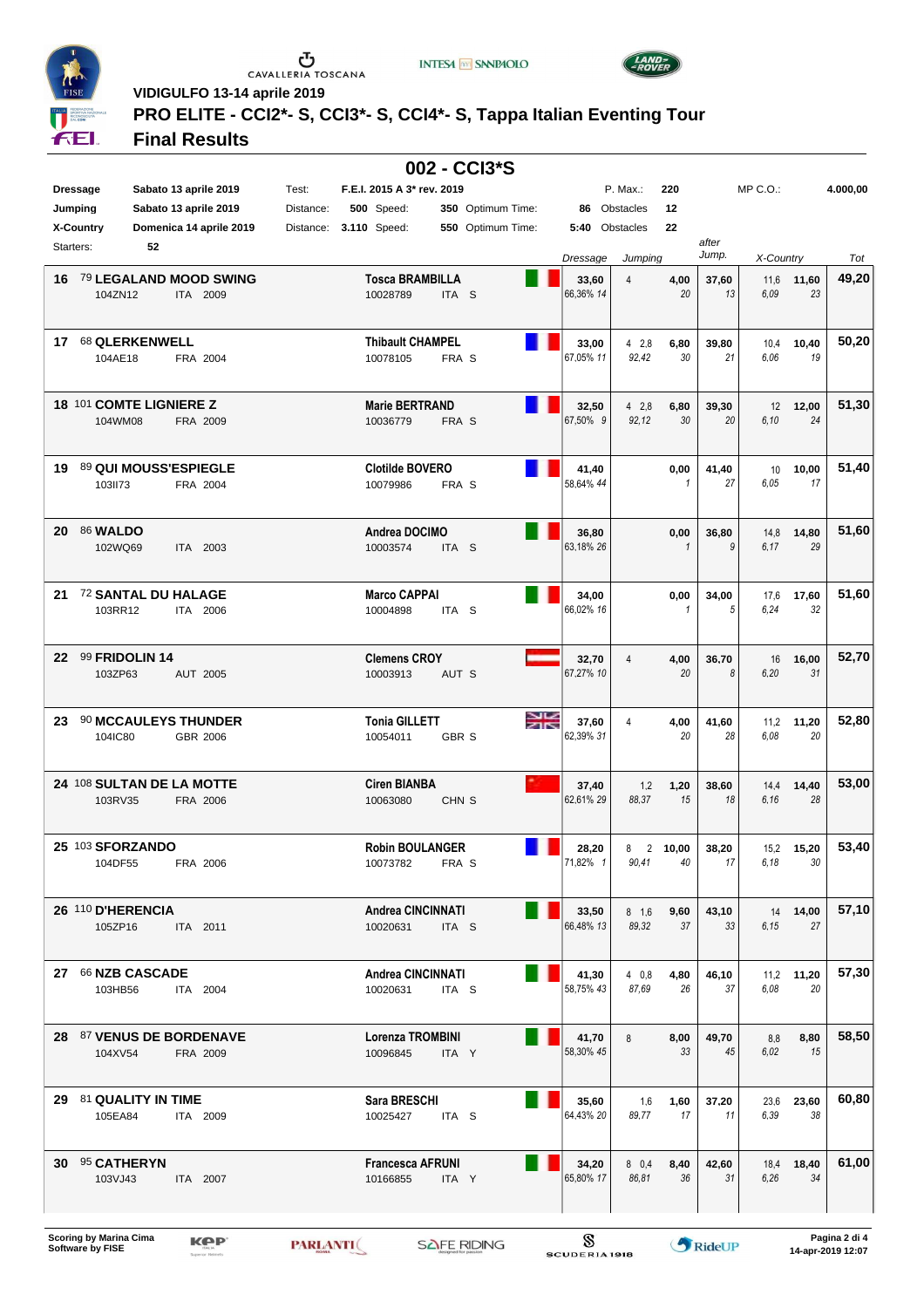

 $\begin{array}{c}\n\bullet \\
\bullet \\
\bullet \\
\bullet\n\end{array}$  CAVALLERIA TOSCANA

**INTESA M** SNNPAOLO



**VIDIGULFO 13-14 aprile 2019**

## **PRO ELITE - CCI2\*- S, CCI3\*- S, CCI4\*- S, Tappa Italian Eventing Tour**

### **Final Results**

| 002 - CCI3*S     |                                                         |           |                                         |                  |                   |                    |                              |                      |             |                               |             |          |
|------------------|---------------------------------------------------------|-----------|-----------------------------------------|------------------|-------------------|--------------------|------------------------------|----------------------|-------------|-------------------------------|-------------|----------|
| <b>Dressage</b>  | Sabato 13 aprile 2019                                   | Test:     | F.E.I. 2015 A 3* rev. 2019              |                  |                   |                    | P. Max.:                     | 220                  |             | $MP C. O.$ :                  |             | 4.000,00 |
| Jumping          | Sabato 13 aprile 2019                                   | Distance: | <b>500</b> Speed:                       |                  | 350 Optimum Time: |                    | 86 Obstacles                 | 12                   |             |                               |             |          |
| <b>X-Country</b> | Domenica 14 aprile 2019                                 | Distance: | <b>3.110 Speed:</b>                     |                  | 550 Optimum Time: |                    | 5:40 Obstacles               | 22                   |             |                               |             |          |
| Starters:        | 52                                                      |           |                                         |                  |                   |                    |                              |                      | after       |                               |             |          |
|                  |                                                         |           |                                         |                  |                   | Dressage           | Jumping                      |                      | Jump.       | X-Country                     |             | Tot      |
|                  | 31 102 SPORTSFIELD SEABEAR<br>104WK89<br>ITA 2009       |           | <b>Carlo LUCHESCHI</b><br>10095722      | ITA Y            |                   | 38,00<br>62,05% 33 | $\overline{2}$<br>8<br>90,95 | 10,00<br>40          | 48,00<br>41 | 13,6<br>6.14                  | 13,60<br>26 | 61,60    |
| 32 114 CHIKER    | 106BO18<br>ITA 2012                                     |           | <b>Pietro SANDEI</b><br>10020602        | ITA <sub>S</sub> |                   | 37,40<br>62,61% 29 | 12                           | 12,00<br>47          | 49,40<br>44 | 12,4<br>6.11                  | 12,40<br>25 | 61,80    |
|                  | 33 100 CHATEAU DE VERSAILLES M2S<br>105PP81<br>THA 2011 |           | <b>Weerapat PITAKANONDA</b><br>10005678 | THA S            |                   | 41,70<br>58,30% 45 |                              | 0,00<br>1            | 41,70<br>29 | 20,4<br>6,31                  | 20,40<br>35 | 62,10    |
| 34               | 85 PICASSO DEL QUADRIFOGLIO<br>105KM73<br>ITA 2009      |           | <b>Federico SACCHETTI</b><br>10098066   | ITA Y            |                   | 39,10<br>60,91% 36 | 84.8<br>97.09                | 12,80<br>50          | 51,90<br>47 | 11,2<br>6.08                  | 11,20<br>20 | 63,10    |
| 35               | 69 AUBRYGAD'OR DU ROUGET<br>105ZY99<br>ITA 2010         |           | <b>Pietro MAJOLINO</b><br>10096954      | ITA S            |                   | 36,90<br>63,07% 27 | 16 7,6<br>104,10             | 23,60<br>52          | 60,50<br>51 | 6,4<br>5,56                   | 6,40<br>9   | 66,90    |
|                  | 36 107 STAFF DES CHAMPS<br>ESP 2006<br>103SO10          |           | <b>Blanca GARCÍA VIDAL</b><br>10133694  | ESP Y            | $\mathbb R$       | 45,10<br>54,89% 51 | $4\quad 2$<br>90,76          | 6,00<br>28           | 51,10<br>46 | 17,6<br>6.24                  | 17,60<br>32 | 68,70    |
| 37               | <b>88 TZAR OF HER DREAMS</b><br>104CM73<br>THA 2007     |           | <b>Supanut WANNAKOOL</b><br>10069910    | THA S            |                   | 39,70<br>60,34% 38 | 8                            | 8,00<br>33           | 47,70<br>40 | 22,8<br>6,37                  | 22,80<br>36 | 70,50    |
| 38               | 67 BEAUCATCHER<br>104CW02<br>ITA 2006                   |           | <b>Alice LUCIANI</b><br>10096849        | ITA Y            |                   | 40,20<br>59,77% 40 | 8                            | 8,00<br>33           | 48,20<br>42 | 22,8<br>6.37                  | 22,80<br>36 | 71,00    |
| 39 111 SAM B     | 103PW83<br>ITA 2005                                     |           | <b>Alice LUCIANI</b><br>10096849        | ITA Y            |                   | 33,80<br>66,25% 15 | 12                           | 12,00<br>47          | 45,80<br>36 | 25,6<br>6.44                  | 25,60<br>39 | 71,40    |
| 40               | 83 UNFORGETTABLE 3<br>106CD81<br>ITA 2007               |           | Stefania PEDITTO<br>10067861            | ITA S            |                   | 40,60<br>59,43% 42 |                              | 0,00<br>$\mathbf{1}$ | 40,60<br>25 | 20 21.6 41,60<br>6.34<br>r(7) | 44          | 82,20    |
|                  | 41 84 OVERDUN PROPOSITION<br>104Cl13<br>FRA 2005        |           | <b>Margaux SOULIE</b><br>10100883       | FRA S            |                   | 48,50<br>51,48% 52 | 95,24                        | 8 4 12,00<br>47      | 60,50<br>52 | 25,6<br>6.44                  | 25,60<br>39 | 86,10    |
|                  | 42 78 TAMNEYMORE<br>104SZ45<br>ITA 2007                 |           | <b>Matteo MIGLIAVACCA</b><br>10004973   | ITA <sub>S</sub> |                   | 42,70<br>57,27% 47 | 93,35                        | 8 3.2 11,20<br>46    | 53,90<br>49 | 34<br>7.05                    | 34,00<br>41 | 87,90    |
|                  | 43 105 ARIANO DU QUINZE<br>105QH10<br>FRA 2010          |           | <b>Pingcuo GESANG</b><br>10034254       | CHN <sub>S</sub> |                   | 43,40<br>56,59% 48 | 4 5,6<br>99.69               | 9,60<br>37           | 53,00<br>48 | 20 18,8<br>6,27<br>r(13b)     | 38,80<br>42 | 91,80    |
|                  | 44 98 DUNRATH CAPITAL<br>104WF84<br>ITA 2009            |           | Ginevra MAFFEZZOLI<br>10116815          | ITA Y            |                   | 32,20<br>67,84% 7  | 91.89                        | 8 2.4 10,40<br>43    | 42,60<br>32 | 20 34<br>7.05<br>r(8)         | 54,00<br>45 | 96,60    |
|                  | 45 80 HOT MAIL DE CHAMPENOTTE<br>104GL59<br>ITA 2007    |           | <b>Lorenzo FARINA</b><br>10159405       | ITA <sub>S</sub> |                   | 43,90<br>56,14% 50 | 99,77                        | 8 5.6 13,60<br>51    | 57,50<br>50 | 20 20<br>6,30<br>r(10b)       | 40,00<br>43 | 97,50    |
|                  |                                                         |           |                                         |                  |                   |                    |                              |                      |             |                               |             |          |